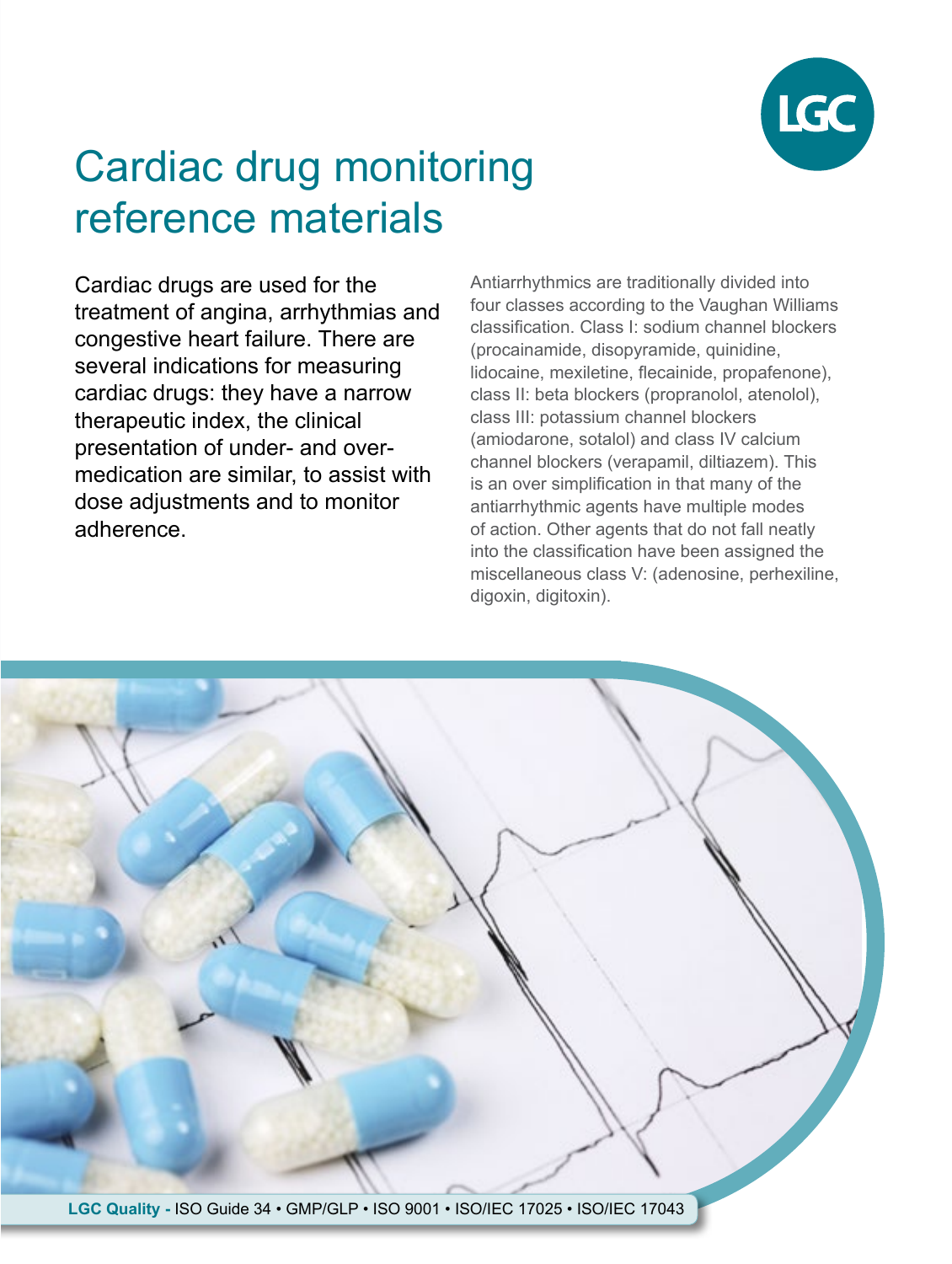Cardiac drugs differ in their requirement for monitoring. Class I agents have significant toxicity and therapeutic drug monitoring (TDM) significantly increases the safety with which they can be administered. Class II are generally safe and do not normally require TDM. Of the agents in class III, monitoring is important for amiodarone but considered of little value for sotalol. Class IV drugs are normally monitored by haemodynamic effects.

The cardiac glycosides, digoxin and digitoxin, used to treat congestive heart failure, are widely prescribed and therapeutically monitored.

LCG offers an extensive collection of cardiac drugs. Those showcased here focus on antiarrhythmics that are frequently monitored in current TDM practice. If you require a cardiac drug that is not listed here please contact your local office.

#### Reference materials

| <b>Product code</b>            | <b>Description</b>                                             | Unit 1            | Unit 2           |
|--------------------------------|----------------------------------------------------------------|-------------------|------------------|
| <b>Adenosine</b>               |                                                                |                   |                  |
| LGCFOR0784.00                  | Adenosine                                                      | 10 mg             |                  |
| TRC-A280402                    | Adenosine-13C5                                                 | 2.5 <sub>mg</sub> | 25 <sub>mg</sub> |
| <b>Amiodarone</b>              |                                                                |                   |                  |
| LGCFOR0697.00                  | Amiodarone Hydrochloride                                       | 10 mg             |                  |
| LGCAMP0697.00-01               | Amiodarone Hydrochloride, 1.0 mg/ml (as free base)             | $1$ ml            |                  |
| TRC-A632952                    | Amiodarone-d4 Hydrochloride                                    | 2.5 <sub>mg</sub> | 25 mg            |
| <b>CERA-083</b>                | Amiodarone-d4 Hydrochloride, 100 µg/ml (as free base)          | $1$ ml            |                  |
| LGCFOR0697.03                  | Desethyl Amiodarone Hydrochloride                              | 10 mg             |                  |
| LGCAMP0697.03-01               | Desethyl Amiodarone Hydrochloride, 1.0 mg/ml (as free base)    | $1$ ml            |                  |
| TRC-D288733                    | Desethyl Amiodarone-d4 Hydrochloride                           | 1 <sub>mg</sub>   | 10 mg            |
| <b>CERD-056</b>                | Desethyl Amiodarone-d4 Hydrochloride, 100 µg/ml (as free base) | $1$ ml            |                  |
| <b>Digitoxin &amp; Digoxin</b> |                                                                |                   |                  |
|                                |                                                                |                   |                  |
| TRC-D445950                    | Digitoxin                                                      | 50 mg             | 500 mg           |
| <b>CERD-067</b>                | Digitoxin, 1.0 mg/ml                                           | $1$ ml            |                  |
| LGCFOR0212.00                  | Digoxin                                                        | $10 \text{ mg}$   |                  |
| LGCAMP0212.00-01               | Digoxin, 1.0 mg/ml                                             | $1$ ml            |                  |
| TRC-D446577                    | Digoxin-d3                                                     | 2.5 <sub>mg</sub> | $25$ mg          |
| <b>Disopyramide</b>            |                                                                |                   |                  |
| LGCFOR-0108.00                 | Disopyramide                                                   | 10 mg             |                  |
| <b>CERD-054</b>                | Disopyramide, 1.0 mg/ml                                        | $1$ ml            |                  |
| TRC-D493452                    | Disopyramide-d14 Tosylate Salt                                 | $1 \, mg$         | 10 mg            |
| <b>Flecainide</b>              |                                                                |                   |                  |
|                                |                                                                |                   |                  |
| TRC-F389990                    | R-(-)-Flecainide                                               | 1 mg              | 10 mg            |
| TRC-F389995                    | $S-(+)$ -Flecainide                                            | 1 <sub>mg</sub>   | $10 \, mg$       |
| TRC-F390000                    | Flecainide                                                     | 100 mg            | 1 g              |
| TRC-F390002                    | Flecainide-d3                                                  | 1 $mg$            | $10 \, mg$       |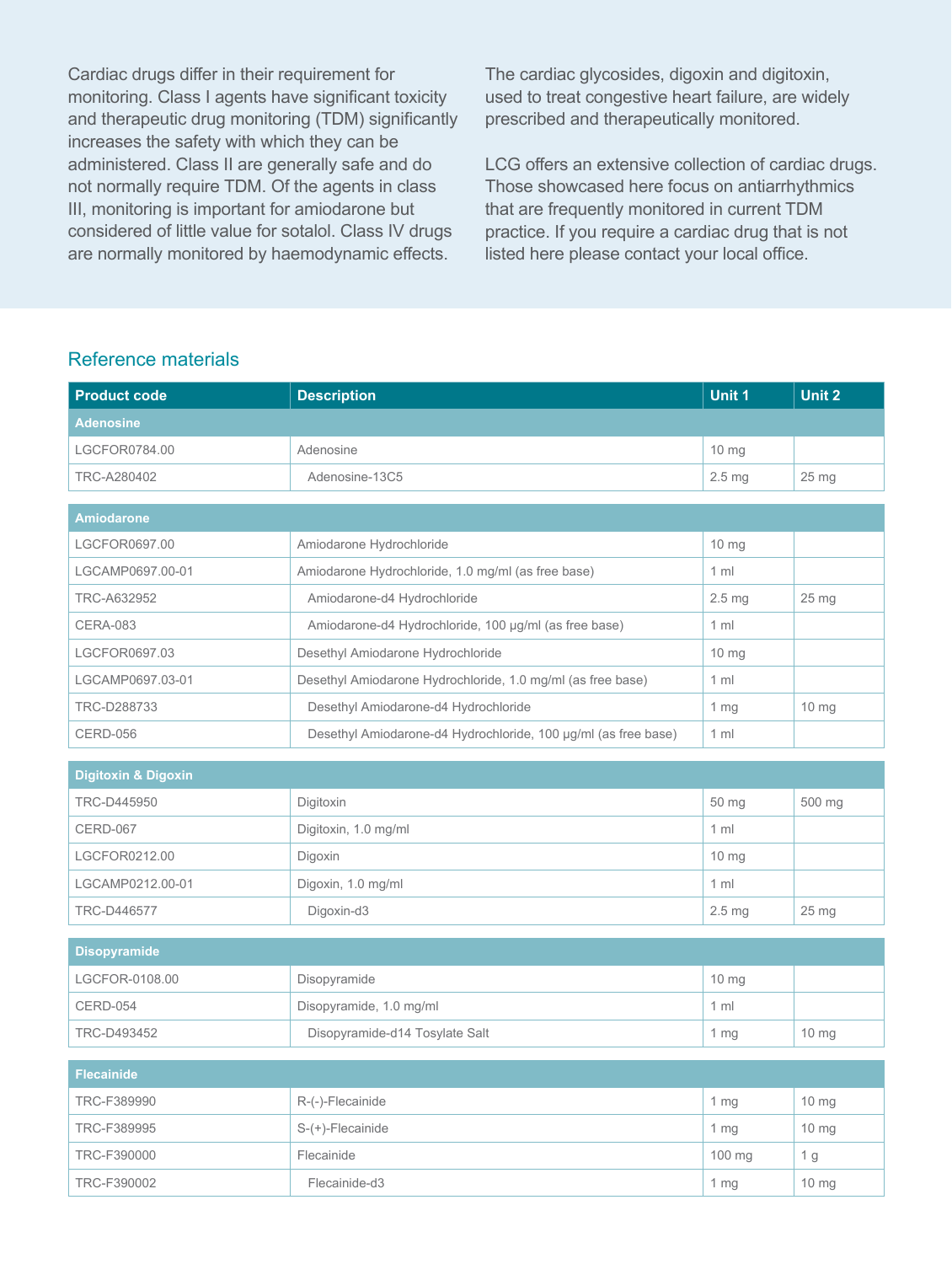| <b>Product code</b>               | <b>Description</b>                                            | <b>Unit 1</b>     | Unit 2           |
|-----------------------------------|---------------------------------------------------------------|-------------------|------------------|
| Lidocaine                         |                                                               |                   |                  |
| LGCFOR0102.00                     | Lidocaine                                                     | 10 mg             |                  |
| LGCAMP0102.00-01                  | Lidocaine, 1.0 mg/ml                                          | $1 \text{ ml}$    |                  |
| TRC-L397802                       | Lidocaine-d10 Hydrochloride                                   | 5 <sub>mg</sub>   | 50 mg            |
| LGCFOR0102.05                     | Norlidocaine (Monoethylglycinexylidide Hydrochloride (MEGX))  | $10 \text{ mg}$   |                  |
| TRC-N713502                       | Norlidocaine-d5 Hydrochloride                                 | 1 <sub>mg</sub>   | 10 mg            |
| TRC-G625290                       | Glycinexylidide (GX)                                          | 250 mg            | 2.5 <sub>g</sub> |
| TRC-G625292                       | Glycinexylidide-d6                                            | 2.5 <sub>mg</sub> | 25 mg            |
| TRC-H943820                       | 3-Hydroxylidocaine                                            | 1 <sub>mg</sub>   | 10 mg            |
| TRC-H943822                       | 3-Hydroxylidocaine-d5                                         | 1 <sub>mg</sub>   | 10 mg            |
|                                   |                                                               |                   |                  |
| <b>Mexiletine</b>                 |                                                               |                   |                  |
| LGCFOR0146.00                     | Mexiletine Hydrochloride                                      | $10 \text{ mg}$   |                  |
| TRC-M340802                       | Mexiletine-d6 Hydrochloride                                   | 1 <sub>mg</sub>   | 10 mg            |
| TRC-H948020                       | 4-Hydroxymexiletine Hydrochloride                             | 2.5 mg            | 25 mg            |
| TRC-H948022                       | 4-Hydroxymexiletine-d6 Hydrochloride                          | $1 \, mg$         | 10 mg            |
| <b>Perhexiline</b>                |                                                               |                   |                  |
| TRC-P287320                       | Perhexiline Maleate                                           | 10 mg             | 100 mg           |
| TRC-P287322                       | Perhexiline-d11 Maleate                                       | 1 <sub>mg</sub>   | 10 mg            |
| Procainamide                      |                                                               |                   |                  |
|                                   |                                                               | 10 mg             |                  |
| LGCFOR0550.00<br>LGCAMP0550.03-01 | Procainamide Hydrochloride<br>N-Acetylprocainamide, 1.0 mg/ml |                   |                  |
|                                   |                                                               | $1 \text{ ml}$    |                  |
| <b>Propafenone</b>                |                                                               |                   |                  |
| TRC-P757495                       | (R)-Propafenone                                               | 5 mg              | 50 mg            |
| TRC-P757496                       | (S)-Propafenone                                               | 5 <sub>mg</sub>   | 50 mg            |
| LGCFOR0405.00                     | Propafenone Hydrochloride                                     | 10 mg             |                  |
| TRC-P757502                       | Propafenone-d5 Hydrochloride                                  | 1 <sub>mg</sub>   | 10 mg            |
| TRC-H952455                       | (R)-5-Hydroxypropafenone Hydrochloride                        | 1 <sub>mg</sub>   | 10 mg            |
| TRC-H952460                       | (S)-5-Hydroxypropafenone Hydrochloride                        | 1 <sub>mg</sub>   | 10 mg            |
| LGCFOR0405.01                     | 5-Hydroxypropafenone Hydrochloride                            | 10 mg             |                  |
| TRC-H952452                       | 5-Hydroxypropafenone-d5 Hydrochloride                         | 1 <sub>mg</sub>   | 10 mg            |
| Quinidine                         |                                                               |                   |                  |
| TRC-Q685000                       | Quinidine                                                     | 10 <sub>g</sub>   | 100 g            |
| TRC-Q685002                       | Quinidine-d3                                                  | 1 <sub>mg</sub>   | 10 mg            |
|                                   |                                                               |                   |                  |
| TRC-D292140<br>TRC-Q685015        | O-Desmethylquinidine<br>Quinidine N-Oxide                     | 2.5 <sub>mg</sub> | 25 mg            |
|                                   |                                                               | 2.5 <sub>mg</sub> | 25 mg            |
| TRC-Q685017                       | Quinidine-d3 N-Oxide                                          | 1 <sub>mg</sub>   | 10 mg            |
| TRC-H953240                       | (3R)-Hydroxyquinidine                                         | 1 <sub>mg</sub>   | 10 mg            |
| TRC-H953230                       | (3S)-3-Hydroxyquinidine                                       | 1 <sub>mg</sub>   | 10 mg            |